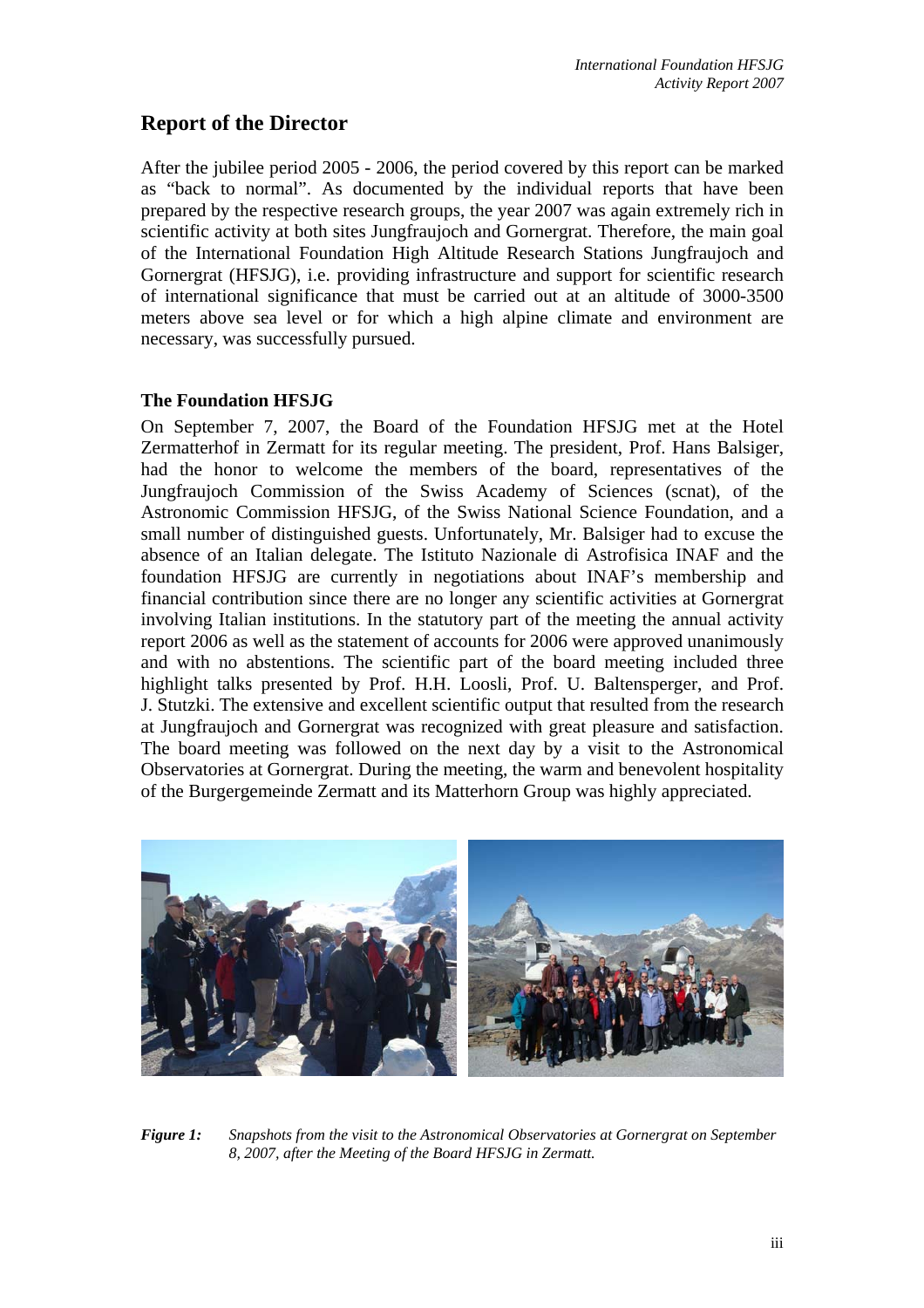The Jungfraujoch Commission of the Swiss Academy of Sciences (scnat), which looks after the interests of Swiss research within the Foundation HFSJG, held one meeting in 2007 in conjunction with the meeting of the Board HFSJG. Prof. C. Fröhlich will leave the Commission by 2008, while Prof. G. Burki, Observatoire de Genève, was elected as a new member. Prof. G.A. Tamman, president of the Commission since 2000, declared his wish to resign. Prof. M.C.E. Huber was elected as the new president of the Jungfraujoch Commission. The position of the Commission within the newly structured organization of the Academy was discussed, and the Commission will join the platform "Mathematics, Astronomy and Physics (MAP)".

The Astronomic Commission, which acts as a users' and science advisory committee to strengthen the Foundation's internal and external communication, had no meetings in 2007.

In the management and administration of the Foundation no changes had to be noted.

The meeting of the Board and the General Assembly of the Sphinx AG took place at Jungfraujoch on May 30, 2007.

## **Additional scientific and public outcome of the events in celebration of the 75th anniversary of the High Altitude Research Station Jungfraujoch**

Under the leadership of PD Dr. M. Leuenberger, who acted as guest editor, the proceedings of the Jubilee Conference "Jungfraujoch – Top of Science", held from September 11-13, 2006, at the Casino-Kursaal in Interlaken, were compiled. A total of 14 refereed contributions will finally be published by ELSEVIER in a special issue of "Science of the Total Environment".

The work continued on the popular brochure about the scientific station at Jungfraujoch initiated by Prof. H. Balsiger. A limited edition of an updated 2nd version was prepared for the meeting of the board. The final version of *"Top Science at the Top of Europe"* is expected to be ready in 2008.

A popular review paper "75 Jahre Hochalpine Forschungsstation Jungfraujoch" was published by Prof. Hans Balsiger and the Director HFSJG in the 2007 issue of the "Mitteilungen der Naturforschenden Gesellschaft in Bern".

## **The High Altitude Research Station Jungfraujoch**

As documented by the individual reports and the lists and statistics, the High Altitude Research Station Jungfraujoch continued to be a place of exceptionally lively and exciting research. In 2007, 36 (2006: 35) teams were active at Jungfraujoch. Among a total of 46 (2006: 37) research projects, 22 (2006: 20) were primarily based on automatic measurements around the clock.

With the exception of Austria, all member countries of the Foundation benefited from the excellent research conditions (Figure 2). By number of projects, Germany was again the second largest user after Switzerland.

Scientists spent a total of 1273 person-working days at Jungfraujoch. As shown in Figure 3, this number is about 10% higher than in 2006 and is again above the longterm average. Figure 4 illustrates the relative number of person-working days for 2007 by country. Leading in presence at Jungfraujoch were the Centre Hospitalier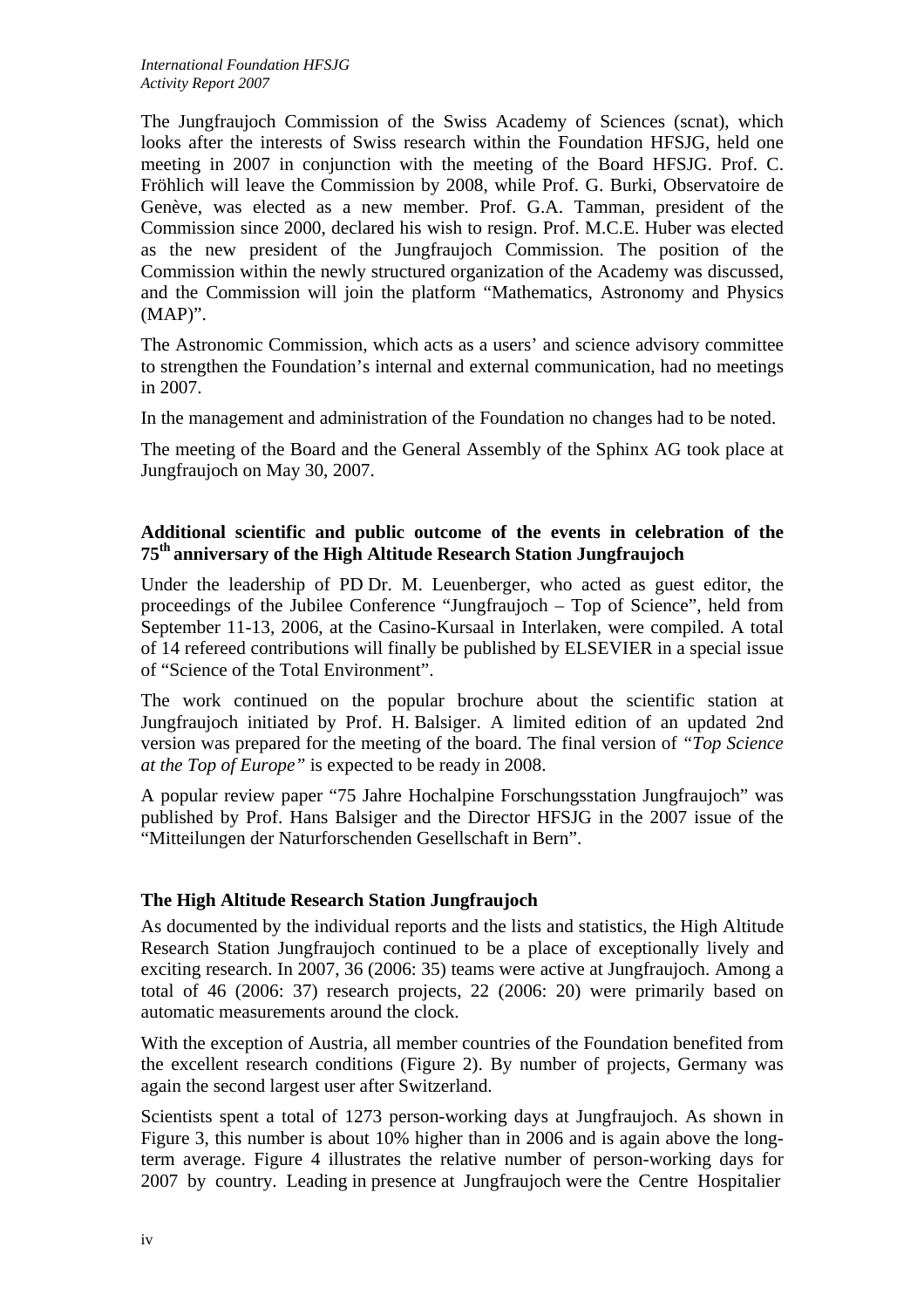

*Figure 2: Number of research projects at the High Altitude Research Station Jungfraujoch by country.* 



*Figure 3: Number of working days spent by scientists at the High Altitude Research Station Jungfraujoch during the past years.* 



*Figure 4: Relative number of person-working days in 2007 at the High Altitude Research Station Jungfraujoch by country.*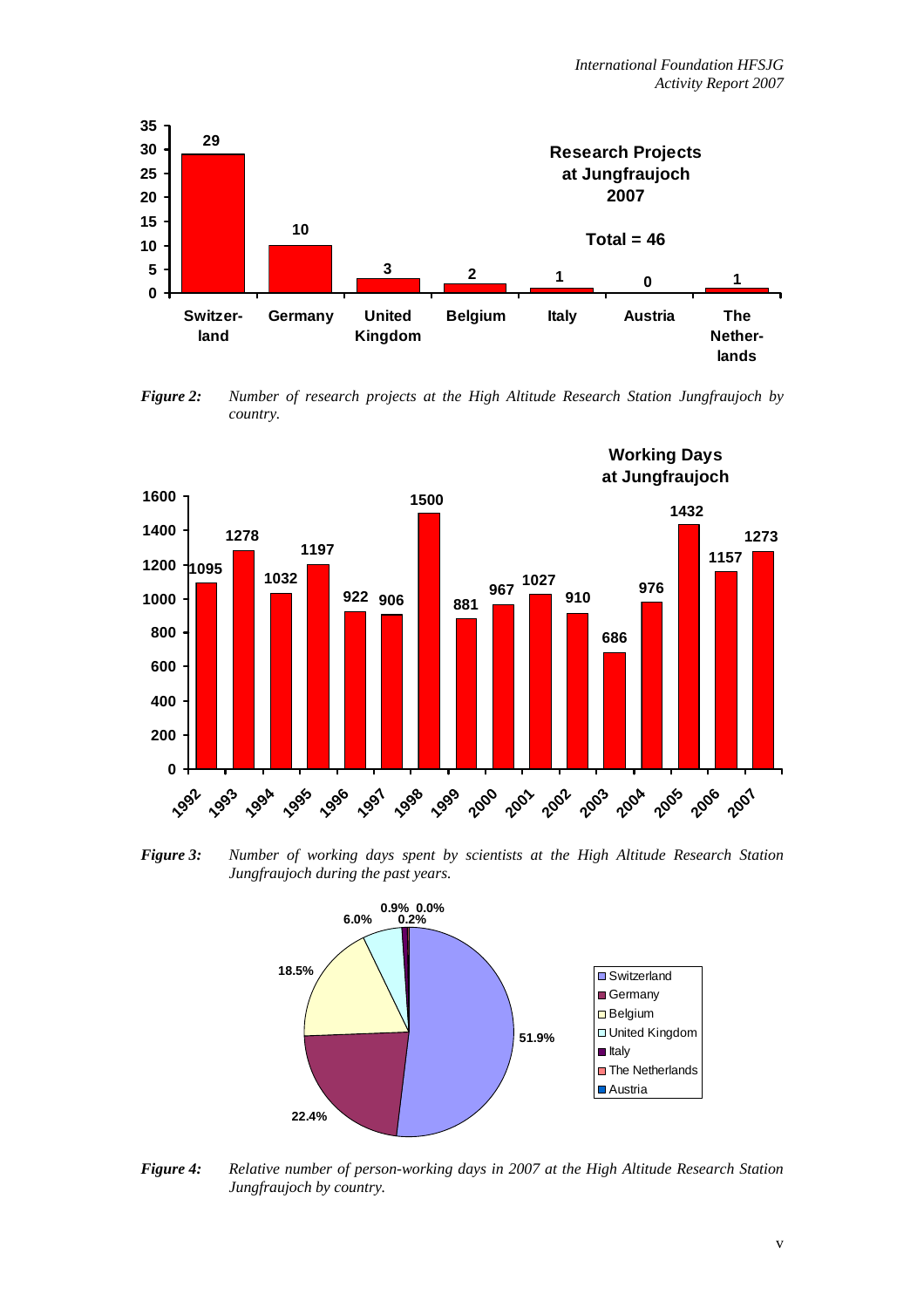Universitaire Vaudois (259 person-working days), the Institut d'Astrophysique et Géophysique de l'Université de Liège (234), the Laboratory of Atmospheric Chemistry of the Paul Scherrer Institut, Villigen (134), and the Institute for Atmospheric Physics, University of Mainz, and Max Planck Institute for Chemistry, Mainz (96).

The research conducted at Jungfraujoch resulted in the following output in 2007:

- 47 refereed publications,
- 87 conference presentations / posters,
- 14 data publications and reports,
	- 1 chapter in a book on photovoltaic, and
- 4 Ph.D. theses.

At the 2007 General Assembly of the European Geosciences Union in Vienna there were more than 20 presentations with a direct reference to Jungfraujoch either in the title or in the abstract. The special session on *"The Tropospheric Ice Phase"* was a dedicated platform for CLACE results.

Due to the unique location and the unspoiled environment as well as the quality of the scientific work, Jungfraujoch has maintained its role as a leading European center for environmental research. The site plays a significant role in a number of nationally and internationally coordinated research programs, many of them funded by the European Commission. Jungfraujoch is a key station in a number of major networks or projects (please see Table 1 for details). As in previous years, Jungfraujoch environmental measurements again played an important role in the validation/calibration of satellite instruments (e.g. the Canadian ACE-FTS spectrometer onboard SCISAT-1, the Ozone Monitoring Instrument OMI onboard the NASA satellite AURA).

A special highlight in the research activity at Jungfraujoch was the Cloud and Aerosol Characterization Experiment from February 4, to March 24, 2007. The CLACE 6 measurement campaign was the sixth intensive field mission in a long-term series conducted in the past years. For the 2007 experiment more than 40 individual scientists and technicians from nine different research institutions from Germany, the United Kingdom, and Switzerland went to Jungfraujoch, and more than 25 additional instruments were installed in the Sphinx laboratory and on its outside platforms.

For studies on climate change and the consequences of global warming for the high alpine environment in general and in particular for the region of the UNESCO World Heritage Jungfrau-Aletsch-Bietschhorn (JAB), Jungfraujoch has become a research site of utmost importance. Examples illustrating this trend are the recent projects PERMOS (Permafrost Monitoring Switzerland, http://www.permos.ch/) and PERMASENSE (http://cn.cs.unibas.ch/projects/permasense/). The main objective of the PERMASENSE project is to build and customize a high-tech set of wireless measurement units for use in remote areas with harsh environmental monitoring conditions. The second goal is the gathering of environmental data that helps to understand the processes that connect climate change and rock fall in permafrost areas (Department of Geography, University of Zurich; Swiss Federal Institute for Snow and Avalanche Research SLF).

As in previous years, the High Altitude Research Station Jungfraujoch served again as a base for several scientific expeditions to the glacier area of the Jungfrau region (Paul Scherrer Institute; within the NCCR climate project VIVALDI: Variability in Ice, Vegetation, and Lake Deposits; and ETH Zürich, Versuchsanstalt für Wasserbau, Hydrologie und Glaziologie VAW).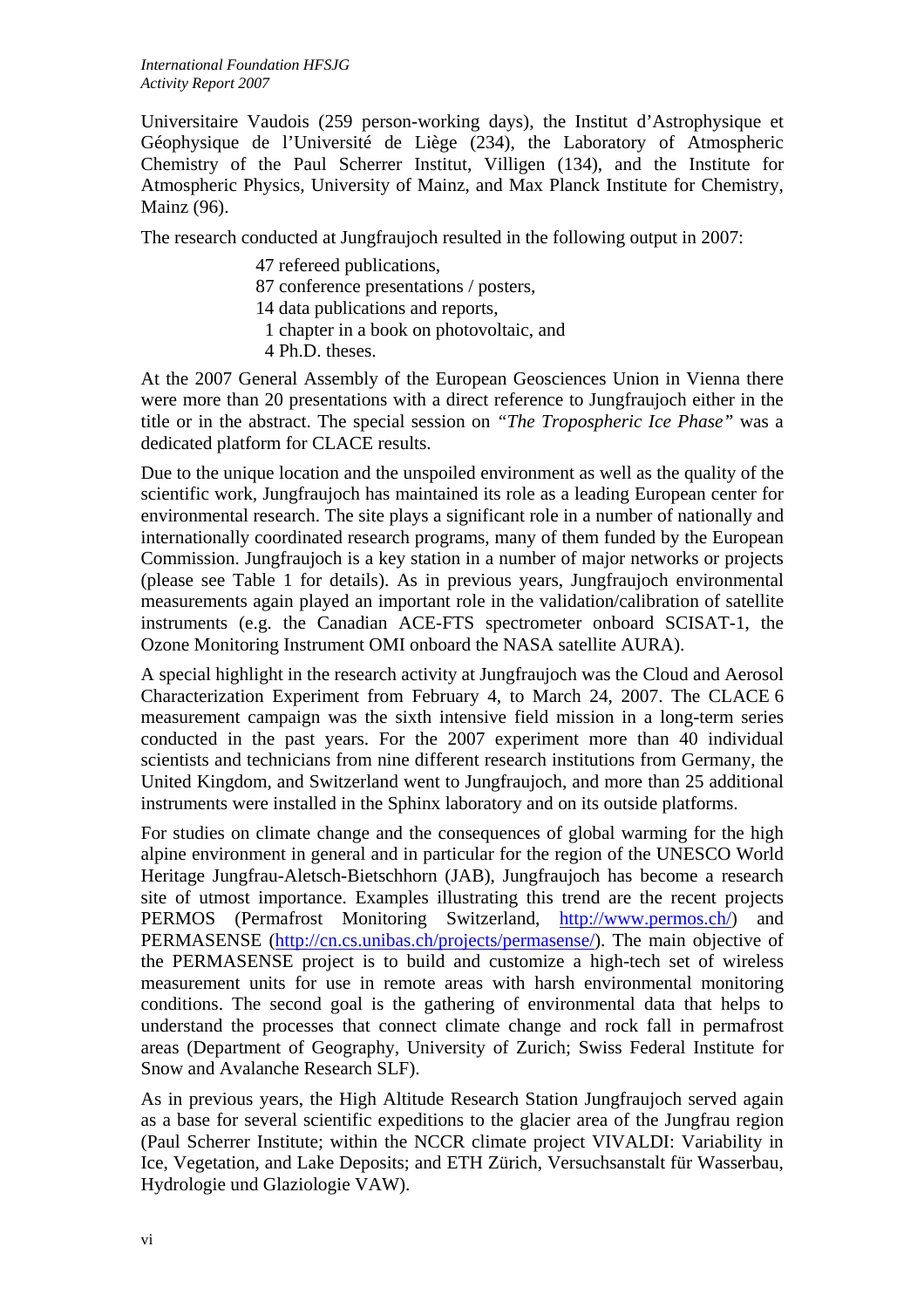| <b>Table 1:</b> List of major nationally and internationally coordinated networks and/or |
|------------------------------------------------------------------------------------------|
| research programs where Jungfraujoch is a key station                                    |

| <b>NDACC</b>        | Network for the Detection of Atmospheric Composition Change      |
|---------------------|------------------------------------------------------------------|
|                     | Primary Site (http://www.ndsc.ncep.noaa.gov/)                    |
| GAW, GAW-CH         | Global Atmosphere Watch, Global GAW Station                      |
|                     | (http://www.wmo.int/pages/prog/arep/gaw/gaw_home_en.html         |
|                     | and                                                              |
|                     | http://www.meteoschweiz.admin.ch/web/de/klima/klimabeobach       |
|                     | tungen/GAW_CH_Allg.html)                                         |
| SOGE                | System for Observation of Halogenated Greenhouse Gases           |
|                     | in Europe (http://www.nilu.no/soge/)                             |
|                     | EARLINET-ASOS European Aerosol Research Lidar Network - Advanced |
|                     | Sustainable Observation System (http://www.earlinetasos.org/)    |
| <b>GEOMON</b>       | Global Earth Observation and Monitoring of the Atmosphere        |
|                     | (http://geomon.ipsl.jussieu.fr/)                                 |
| <b>HYMN</b>         | Hydrogen, Methane and Nitrous oxide: Trend variability,          |
|                     | budgets and interactions with the biosphere                      |
|                     | (http://www.knmi.nl/samenw/hymn/)                                |
| <b>EUROHYDROS</b>   | European Network for Atmospheric Hydrogen Observations and       |
|                     | Studies (http://www.meteor.uni-frankfurt.de/eurohydros/)         |
| CarboEuro-IP        | Assessment of the European Terrestrial Carbon Balance            |
|                     | (http://www.carboeurope.org/)                                    |
| <b>EUMETNET</b>     | Network of European Meteorological Services                      |
|                     | (http://www.eumetnet.eu.org/)                                    |
| SwissMetNet         | Automatic Measuring Network of MeteoSwiss                        |
|                     | (http://www.meteoschweiz.admin.ch/web/de/forschung/projekte/     |
|                     | swissmetnet.html)                                                |
| <b>RADAIR</b>       | Swiss Automatic Network for Air Radioactivity Monitoring         |
|                     | (http://www.bag.admin.ch/themen/strahlung/00045/02372/02374      |
|                     | /index.html?lang=de)                                             |
| <b>NADAM</b>        | Netz für automatische Dosis-Alarmierung und -Meldung             |
|                     | (https://www.naz.ch/en/aktuell/tagesmittelwerte.shtml#tabelle)   |
| <b>NABEL</b>        | Nationales Beobachtungsnetz für Luftfremdstoffe                  |
|                     | (National Air Pollution Monitoring Network)                      |
|                     | (http://www.empa.ch/plugin/template/empa/699/*/---/l=1)          |
| <b>AGNES</b>        | <b>Automated GPS Network for Switzerland</b>                     |
|                     | (http://www.swisstopo.admin.ch/swisstopo/geodesy/pnac/html/e     |
|                     | n/statjujo.html)                                                 |
| <b>NCCR Climate</b> | <b>Swiss Climate Research</b>                                    |
|                     | (http://www.nccr-climate.unibe.ch/)                              |
|                     |                                                                  |

Environmental research at Jungfraujoch by European research teams was again supported in 2007 through the "Access to Infrastructure" programs by

| ACCENT        | Atmospheric Composition Change, The European Network of   |
|---------------|-----------------------------------------------------------|
|               | Excellence (http://www.accent-network.org/farcry_accent/) |
| <b>EUSAAR</b> | European Supersites for Atmospheric Aerosol Research      |
|               | http://www.eusaar.net/files/activities/transnat act.cfm   |

Most of the measurements made at Jungfraujoch are publicly available via the respective databases, many of them almost in real-time.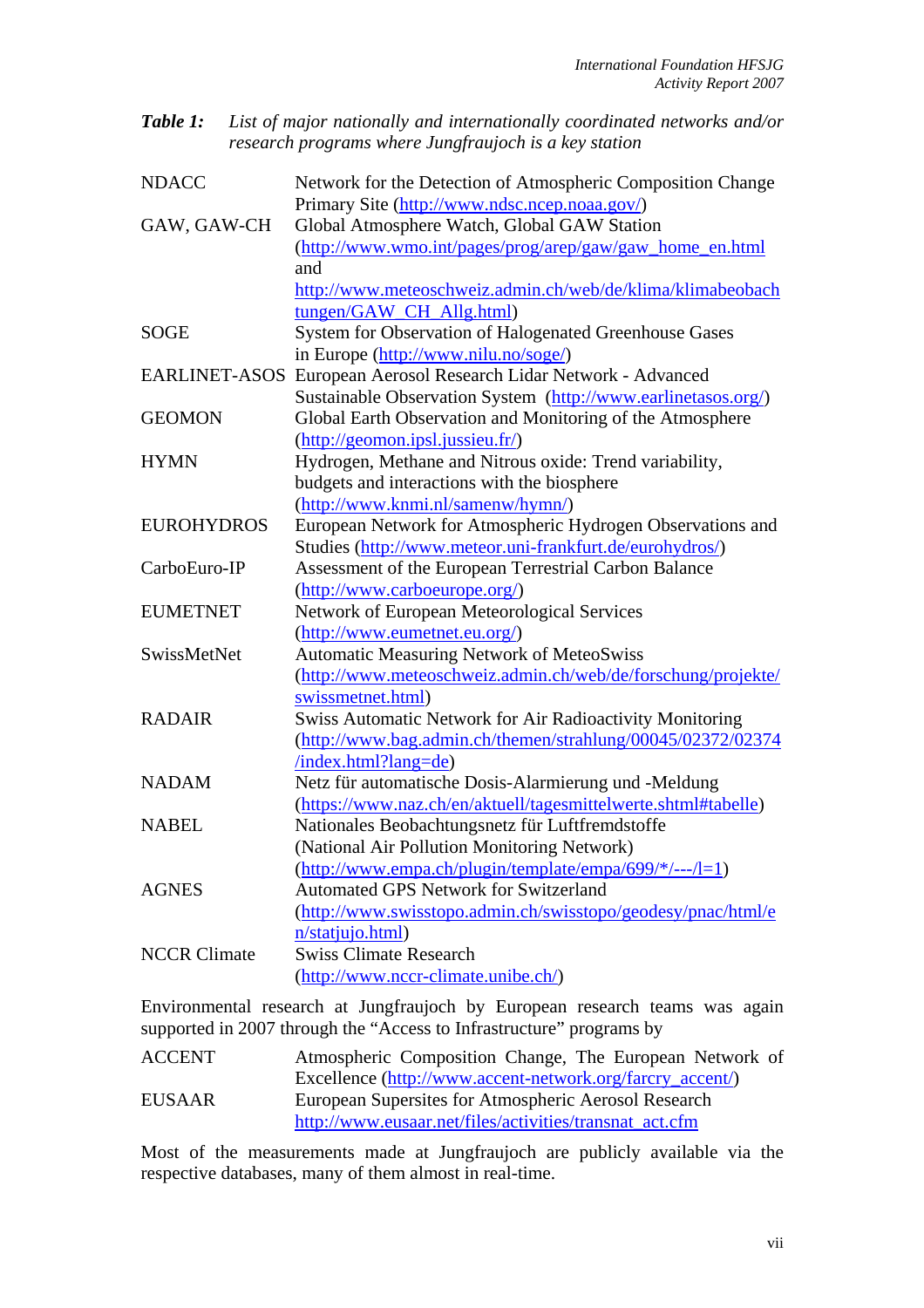Jungfraujoch, however, is not only a center for atmospheric and environmental research. Medical research continues to be a major research topic at Jungfraujoch. During the month of October 2007 the Centre Hospitalier Universitaire Vaudois, Lausanne, conducted a study aimed at a better understanding of possible mechanisms predisposing to pulmonary hypertension. Pulmonary-artery pressure response to hypoxia was examined in subgroups of adolescent children who had suffered from specific events during their fetal period that may have resulted in fetal programming of pulmonary hypertension. Fifty adolescent children were involved in this highaltitude study that was completed without any incident. First results are expected in 2008.

Material sciences are a further topic where the high altitude site Jungfraujoch is gaining importance. As in the years before, several experiments were conducted addressing the problem of soft errors on electronic devices due to cosmic rays, e.g. the UK consortium project SPAESRANE (Solutions for the Preservation of Aerospace Electronic Systems Reliability in the Atmospheric Neutron Environment, http://spaesrane.com/html/articles.php?cat\_id=1).

The big spark chamber, built by the Laboratory of High Energy Physics, Physikalisches Institut, University of Bern (Prof. K. Pretzl and Prof. A. Ereditato, and team), in collaboration with CERN, and installed with support by the Jungfraubahn AG in the tourist area of the Sphinx during the Einstein Year, continued operation throughout 2007.

Complementing the automatic meteorological measurements within SwissMetNet, our custodians continued the daily visual weather observations for the Federal Office of Meteorology and Climatology (MeteoSwiss). The custodians also provide the updates for the internet weather report of the Jungfraubahnen.

The Research Station, the scientific activity, and the unique environment of the UNESCO World Heritage Jungfrau-Aletsch-Bietschhorn attracted a number of visitors throughout the year. Several organizations initiated meetings of national and international scientific committees in the Jungfrau region and combined these meetings with an excursion to Jungfraujoch. The research station was also visited by a large number of student groups as part of a lecture or training school. Examples of the more than 75 individual and group visitors in 2007 are:

- Novartis Global Leadership Meeting (Vischer, Merkt & Partner AG, 10.01.2007)
- Prof. D. Rosenfeld, Prof. A. Khain, The Hebrew University, Jerusalem, Israel (Dr. J. Cozic; 20.02.2007
- Dr. S.K. Sath, Indian Institute of Science, Bangalore, India (Dr. M. Riffler, Dept. of Geography, University of Bern; 21.02.2007)
- Prof. R. Pattrick, SEAES School of Earth, Atmospheric and Environmental Sciences, University of Machester, UK (CLACE 6; 23.02.2007)
- Delegations of the Max-Planck-Gesellschaft München, and of the Max-Planck-Institut für Chemie, Mainz (CLACE 6; 05.03.2007
- Prof. Neng-Huei (George) Lin, Prof. Charles J.-L. Wang, Prof. Chung-Te Lee, Delegation of the National Central University of Taiwan / Lulin Atmospheric Background Station LABS ( 2862 m) (06.-09.03.2007)
- Media Delegation Chile (Mr. M. Leitner, Counsellor, Swiss Embassy in Santiago de Chile; 09.05.2007)
- Student Group, University of Padua, Italy (Prof. A. Pitacco; 17.05.2007)
- Studium Generale, Universität Konstanz (Prof. K. Hanselmann; 26.05.2007)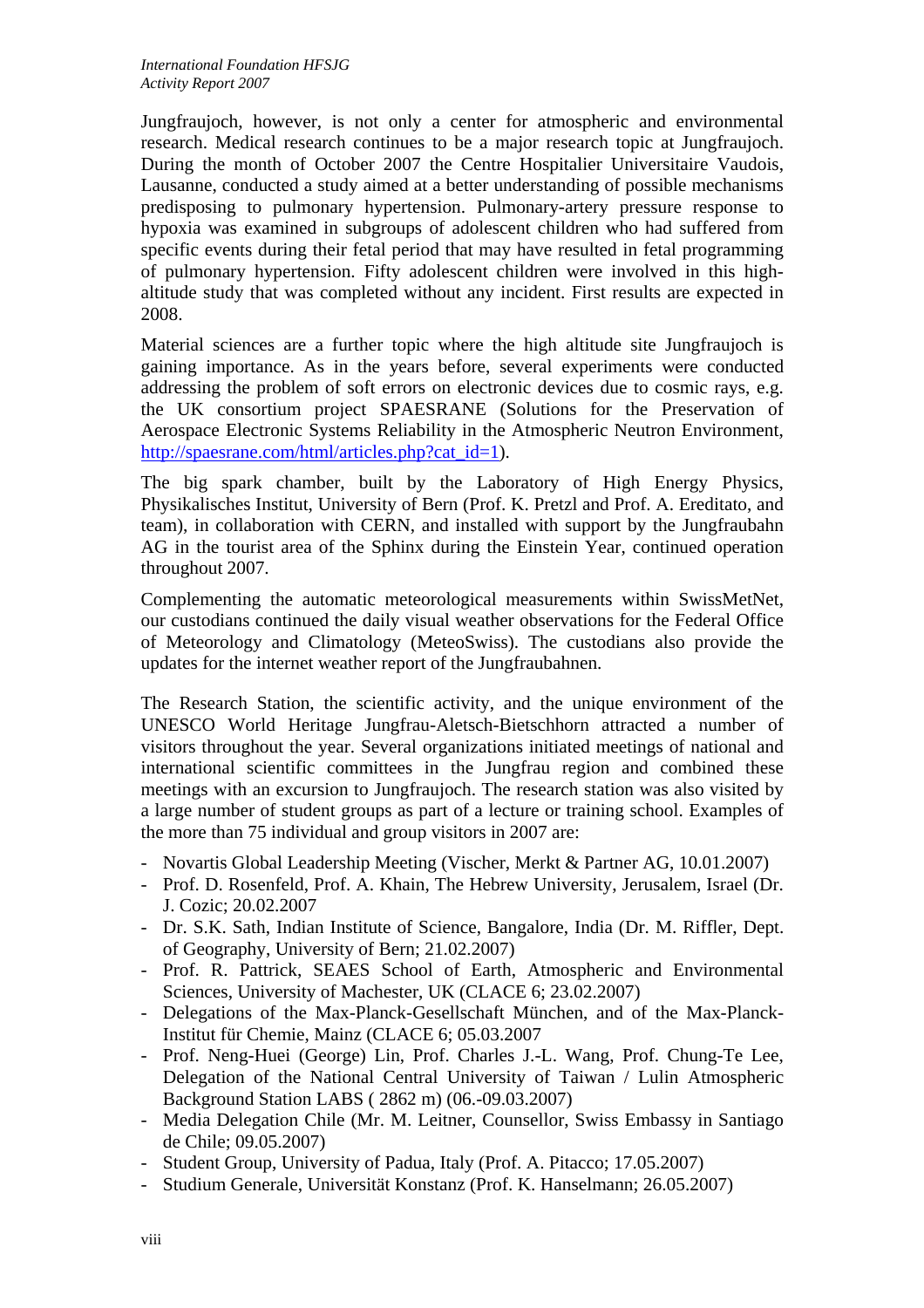- ACCENT Meeting Interlaken (Prof. E. Schüpbach; 27.06.2007)
- Berner Fachhochschule, Photovoltaik, Burgdorf (Prof. Häberlin; 13.07.2007)
- Student Group, Hokkaido University, Sapporo. Japan (Dr. T. Sueyoshi; 05.09.2007)
- Student Group, Singaporean Youth Competition, Seneko Power Singapur (07.08.2007)
- Dreiländertagung Medizinphysik 2007 (Dr. R. Mini; Dr. E. Born; 29.09,2007)
- Miss R. Cooper, Royal Society, London (25.10.2007)
- Student Group "Angewandte Glaziologie", ETH Zürich (Prof. M. Funk; 14.11.2007)

In addition to the large number of request for visits of the Research station at Jungfraujoch, there was an unbroken intense interest by print media and TV, with more than 35 contributions in 2007. The Sphinx Observatory was furthermore selected as a motif on the CHF 200 bill of the award-winning proposition worked out by Manuela Pfrunder, Zürich, for a series of new Swiss bank notes (Figure 5).



*Figure 5: Awardwinning proposition for new CHF 200 bank note with Sphinx Observatory (Manuela Pfrunder, Zürich).* 

In order to provide the researchers with optimal working conditions, continuous effort is made to adapt the infrastructure to the changing needs of the researchers and to adequate standards.

In view of the increasing number of experiment campaigns with large numbers of participants, part of the researchers' floor in the research station was renovated in 2007. The sanitary tract now includes three toilets instead of only one and two showers/bathtubs instead of only one (Figure 5). Unfortunately, during the renovation work, the central telephone switchboard was damaged. It had to be replaced, including all the outdated portable wireless user phones, and a new state-of-the-art telephone system is now installed.

In the Sphinx laboratory a new central uninterrupted power supply (UPS) was installed (Figure 6).





*Figure 5: Part of the new sanitary facilities in the research station: shower room* 

*Figure 6: The new central UPS in the Sphinx laboratory*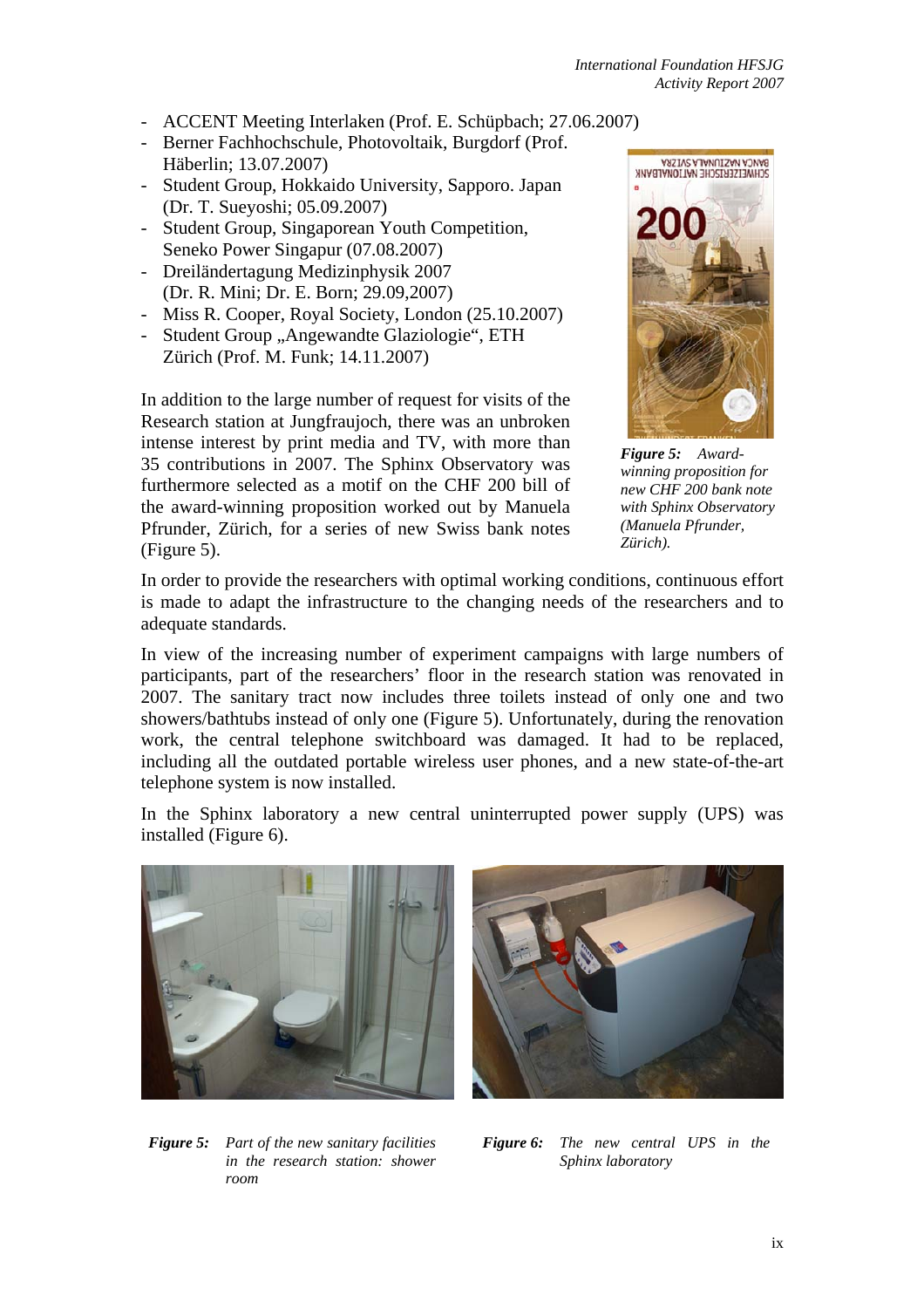As in previous years, several coordination discussions took place with the management of the Jungfraubahnen. The annual coordination meeting at Jungfraujoch, a platform for the discussion of items of common concern, took place on December 6, 2007, and was attended by the director HFSJG and Mr. Hemund. Prime topics from our point of view were the continued efforts to avoid or minimize disturbances of the scientific measurements by emissions in connection with construction work or by apparatus defects. The concept worked out by a team of specialists together with the Jungfraubahn AG to solve the problem of the frequent situations with too high and too variable temperatures affecting the measurements of EMPA in the Sphinx laboratory could finally be realized and is now in a phase of fine-tuning. A subject of common concern is the increasing risk of falling rocks.

The reorganization of the fire fighting concept for Jungfraujoch was concluded in 2007 with the inauguration on October 11, of the "Alpenfeuerwehr", the body now also responsible for the High Altitude Research Station Jungfraujoch.

The continuous support by Mr. Andreas Wyss, chief of technical services and maintenance division of the Jungfraubahnen at Jungfraujoch, of Mr. Fritz Jost and Mr. Heinz Schindler in all these matters is gratefully acknowledged.

On October 9, 2007, the entire research infrastructure was inspected by a risk manager of the HELVETIA insurance company. No serious risk factors requiring immediate action were reported, but a number of potentially risky items were identified that will be addressed during 2008 with different priorities.

Unfortunately, our main custodians, Mr. and Mrs. Fischer, were not able to work at Jungfraujoch for two months because of illness and an accident. As in the previous year, Mr. and Mrs. Staub, former custodians, were so kind to help out during a limited time period. Much to our regret, Mr. and Mrs. Hemund, our second custodian couple, announced that they would like to resign from their duty in February 2008.We were lucky to find a qualified replacement with Mr. and Mrs. Seiler.

## **The High Altitude Research Station Gornergrat**

Due to its unique location, its clean environment, and the good infrastructure, the High Altitude Research Station Gornergrat, which at present includes the astronomical observatory Gornergrat South and a container laboratory, continues to be an excellent basis for astrophysical research.

The Observatory Gornergrat South is subleased to the Universität zu Köln. Here, the I. Physikalisches Institut der Universität zu Köln has installed the 3m radio telescope KOSMA (Kölner Observatorium für Submillimeter und Millimeter Astronomie). The central topic of the research with KOSMA, conducted jointly with the Radioastronomisches Institut, Universität Bonn, is the spectrally resolved observation of the global distribution of interstellar matter in the Milky Way and nearby external galaxies, using the important mm-, submm-lines of CO, and atomic carbon. The most advanced technical equipment combined with the excellent observing conditions at Gornergrat allows astronomical observations up to the highest frequencies accessible to ground-based instruments.

Figure 7 shows the statistics for the use of the Gornergrat South Observatory during 2007. Compared to previous years, the number of 279 working days at Gornergrat was again somewhat smaller, but still remarkable. The Observatory was again used by a significant number of guest observers.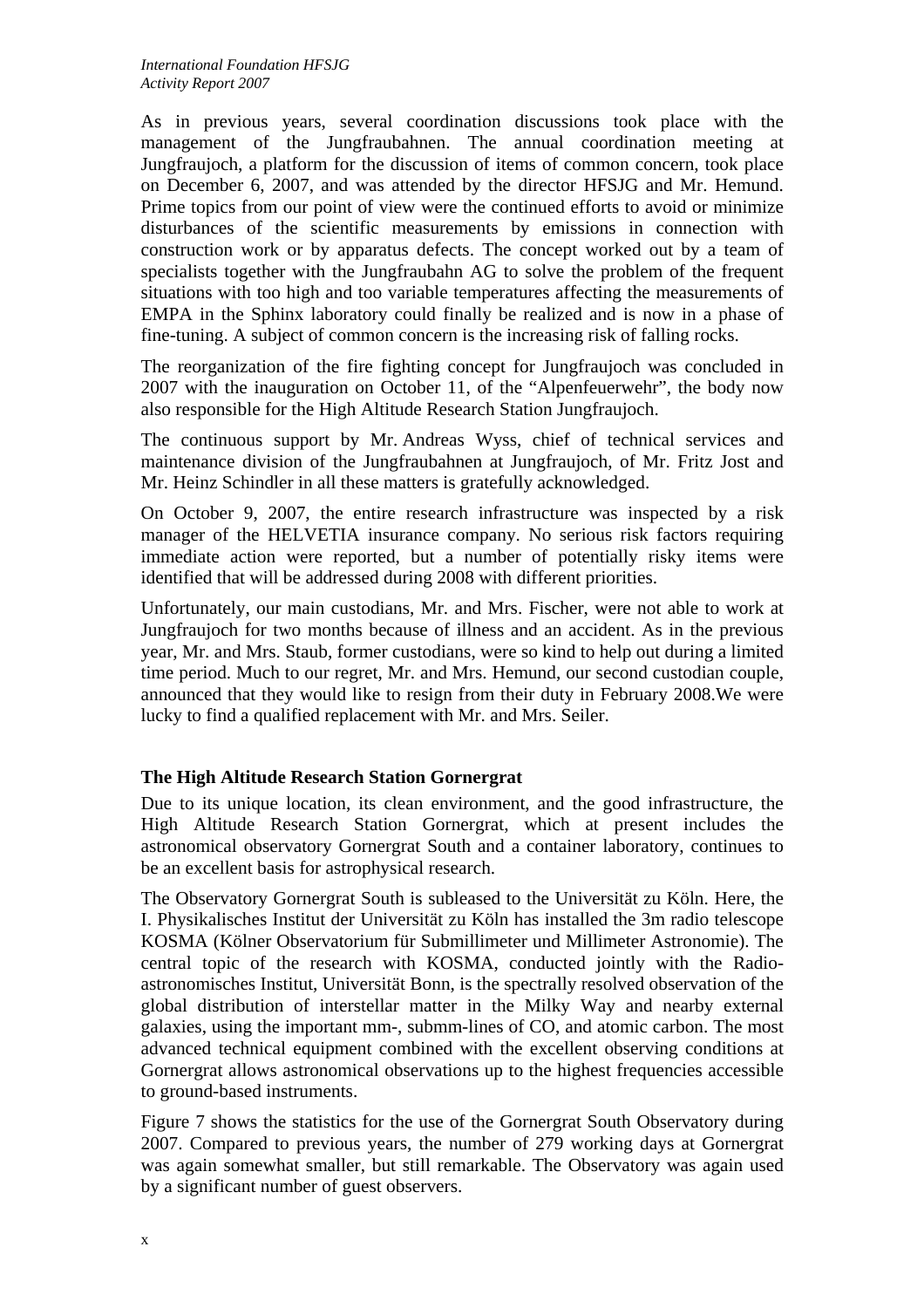

*Figure 7: Statistics of the person-working days at the Astronomical Observatory Gornergrat South.* 

The facade of a building at 3100 m asl is exposed to an extremely harsh environment. In 2006 the catwalk around the Gornergrat South Observatory showed severe damage, with pieces of loose concrete falling down to the tourist area (Figure 8). Repair was necessary. Thanks to good weather conditions, this work was completed successfully in 2007. We gratefully acknowledge the lead and the support by the Matterhorn Group in this matter.

As already stated in previous reports, the termination of the TIRGO era by the Italians leaves the future of Gornergrat North open. The Burgergemeinde Zermatt would like the Foundation HFSJG to use Gornergrat North to embed science in public outreach and tourism. The project for a robotic telescope worked out by a team of astronomers under the lead of the president of the Schweizerische Astronomische Gesellschaft, Dr. M. Hubmann, looks very promising. Financing, however, has not yet been solved, and negotiations are still ongoing. In the meantime the Observatory Gornergrat North continues to be used by an experienced amateur astronomer for astrophotography and astronomical lectures to the public.



*Figure 8: Structural damage and repair on the catwalk at the Observatory Gornergrat South.*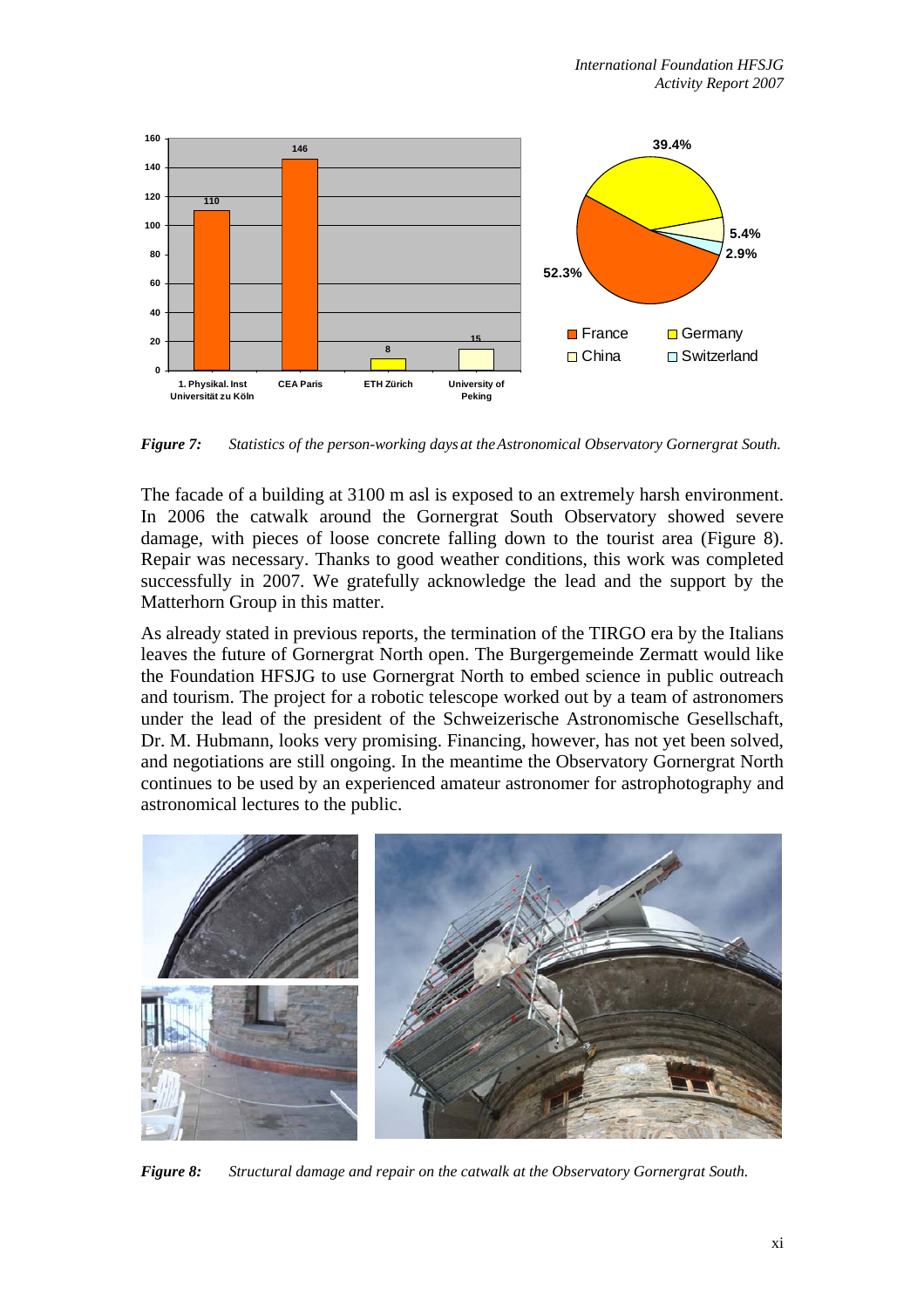Since 1998, the Space Research and Planetary Sciences Division of the University of Bern has been operating a solar neutron telescope (SONTEL) on the Belvedere plateau. This detector is the European cornerstone of a worldwide network initiated by the Solar-Terrestrial Environment Laboratory of the Nagoya University for the study of high-energy neutrons produced in energetic processes at the Sun. During 2007, continuous operation of SONTEL was ongoing.

During the last couple of years the region of the Gorner glacier has become increasingly interesting to the glaciologists of the Versuchsanstalt für Wasserbau, Hydrologie und Glaziologie (VAW) of the Swiss Federal Institute of Technology in Zurich (ETHZ). In 2007, the teams under the leadership of Prof. Martin Funk spent about 300 working days near and at the Gornersee in order to study the processes controlling the drainage of glacier-dammed lakes.

In 2007, eight scientific papers and several conference contributions were published based on work at Gornergrat. Details can be found in the individual reports. Also the Gornergrat site with its observatories was a demanded topic for media reports. A very special opportunity for public outreach was given on October 5, 2007, when the Burgergemeinde Zermatt celebrated the 100<sup>th</sup> anniversary of the Gornergrat Kulm Hotel, with the attendance not only of a large number of distinguished guests but also of federal councillor Doris Leuthard and former federal councillor Adolf Ogi. Astronomical observations at Gornergrat are also addressed in the jubilee book *"100 Jahre im Banne des Monte Rosa"* published in this context by the Burgergemeinde Zermatt.

An extremely important help for the operation of the observatories and the successful scientific work at Gornergrat is the continued support provided by the Burgergemeinde Zermatt as the owner of the Gornergrat Kulm Hotel, by the Gornergrat Bahn, and locally by Mrs. Fabienne Clemenz and Mr. Fernando Clemenz as the directors of the Kulm Hotel, and their crew.

## **Summary and Acknowledgements**

As documented by the individual activity reports, the large number of publications, and the feedback from meetings, scientific work at the High Altitude Research Stations Jungfraujoch and Gornergrat during the report period 2007 continued to be extensive and of high international standard. Due to the unique observational and measuring conditions, the Jungfraujoch station has maintained its position as a key station in a number of European and global measuring networks for climate and environmental studies. For the same reasons, even after termination of the Italian activity, Gornergrat continues to be a center for astronomical and astrophysical research. The Foundation HFSJG confirmed its role as a provider of excellent research infrastructure. The hard work and the efforts of all who contributed to this success are highly appreciated and gratefully acknowledged. We also thank all members of the Foundation and their representatives for their support. In particular, we thank the Swiss National Science Foundation for the most significant funding of the Swiss contribution, and in particular Prof. Christian Leumann (President Div. II), Dr. Paul Burkhard (Head secretariat Division II), and Dr. Jean-Bernard Weber (Deputy Director; Head Interdivisional Coordination), for the excellent and benevolent collaboration.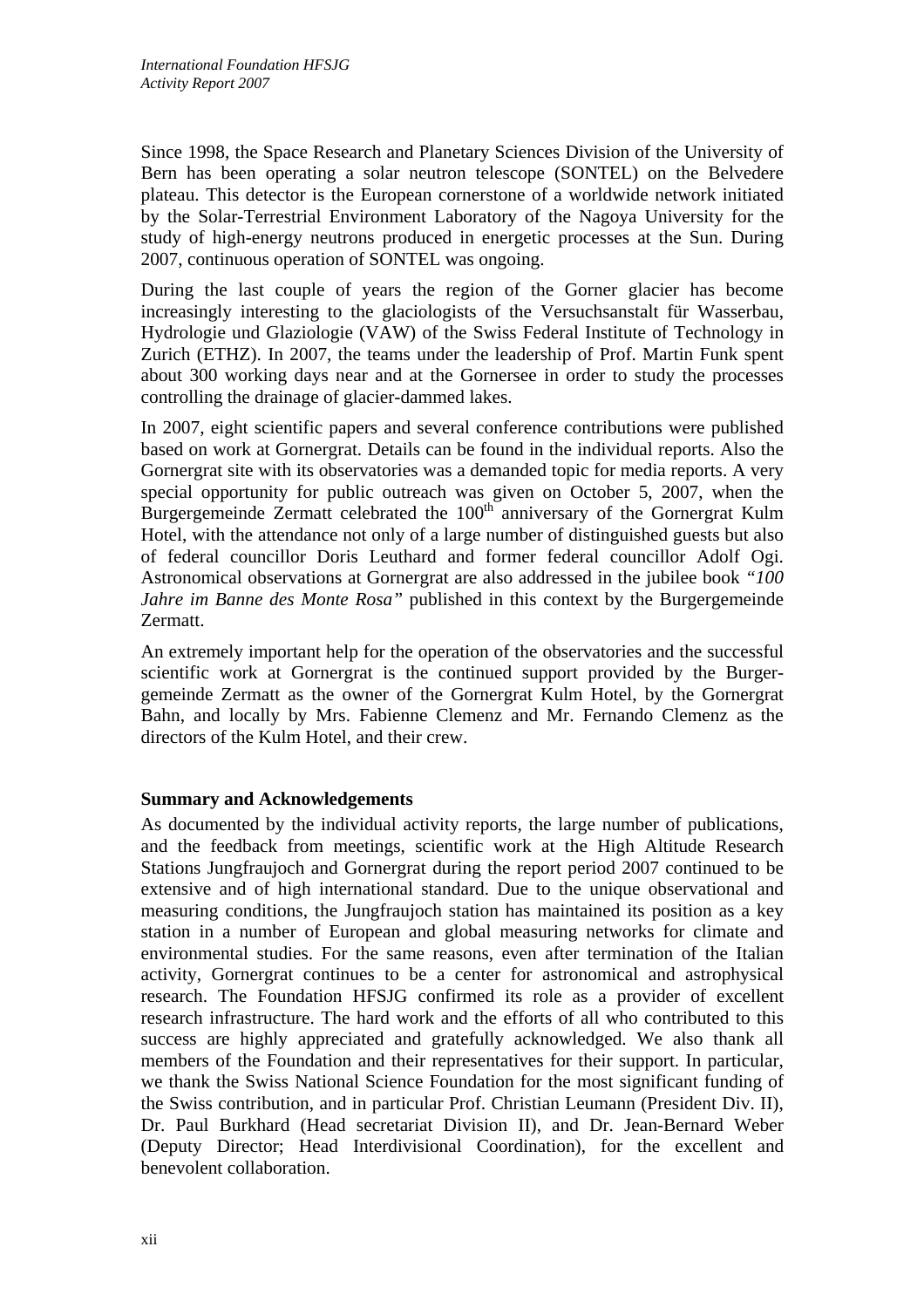Operation of the High Altitude Research Stations Jungfraujoch and Gornergrat would not be possible without the help and support of many individuals and organizations.

For the Research Station Jungfraujoch, our thanks go to our custodians, Mr. and Mrs. Fischer, and Mr. and Mrs. Hemund, as well as to Mr. and Mrs. Staub. With their devotion to duty, their competence, and their ability to create a comfortable atmosphere in the station, they are providing the basis for all scientists to do good research work. Special thanks goes to the Jungfrau Railway Holding Ltd and to the Jungfrau Railways. Without their goodwill and their substantial support the Research Station at Jungfraujoch could hardly be operated. The Board of the Jungfrau Railway Holding Ltd under its president Prof. Thomas Bieger, as well as the management and personnel of the Jungfraubahnen under Chief Executive Officer Walter Steuri, are always open and positive toward our needs, which quite often conflict with touristic objectives. We gratefully acknowledge the generous direct and indirect support and appreciate the continued interest in the research activity and the scientific output. At Jungfraujoch we are particularly grateful to Mr. Andreas Wyss, chief of technical services and maintenance, and his team, and to Mr. Fritz Jost, chief Zugförderung und Werkstätte (ZfW). Our thanks also include Mr. Urs Zumbrunn, and the personnel of the Restaurant Top of Europe.

The great efforts of all these individuals and institutions would, however, be worthless if the research facilities would not be used adequately. We therefore would like to express our sincere gratitude to all scientists for their dedicated work and good collaboration, demonstrating through the excellence of their research that the High Altitude Research Station Jungfraujoch continues to fulfill an undisputed need of the scientific community.

In this sense, for Gornergrat our thanks go first to all the scientists of the I. Physikalisches Institut der Universität zu Köln (Prof. Juergen Stutzki, Dr. Martin Miller), and to the MPI for Radio Astronomy in Bonn, of the University of Bern, and of all collaborating institutions. We are also grateful to the scientists of the Versuchsanstalt für Wasserbau, Hydrologie und Glaziologie (VAW) of the Swiss Federal Institute of Technology in Zurich (ETHZ). We then thank the Brig-Visp-Zermatt Bahn (BVZ Holding AG) and, in particular, its member of the board, Mr. René Bayard. The substantial continuous support provided by the Gornergrat Bahn, by its Chief Executive Officer Hans-Rudolf Mooser as well as the entire crew, has been essential for the success of the scientific work. Finally, we are extremely grateful to the Burgergemeinde Zermatt under the presidency of Mr. Andreas Biner, the members of the Burgerrat, and to Mr. Fernando Clemenz, director of the Matterhorn Group Holding AG and of the Kulm-Hotel Gornergrat. Without their goodwill and support it would not be possible to operate a world-famous astrophysical observatory at Gornergrat.

At the administrative office in Bern I would like to thank Dr. Urs Jenzer, the technical assistant HFSJG for electronics and computers, for his proficient work. Continued assistance by the Informatikdienste of the University of Bern in networking and data transfer is also gratefully acknowledged. We have greatly appreciated the competent services of our treasurer, Mr. Karl Martin Wyss, the knowledgeable support and bookkeeping by Mr. Christian Gasser, and the professional auditing by Treuhand Cotting AG, Bern (Mr. H. Lüdi). Last, but not least, I would like to thank our president, Prof. Hans Balsiger, and our secretary, Mrs. Louise Wilson. Once again it was to a great deal due to her competence and kindness in the daily contacts with staff and scientists, to her excellency in running all the administrative affairs, and to her